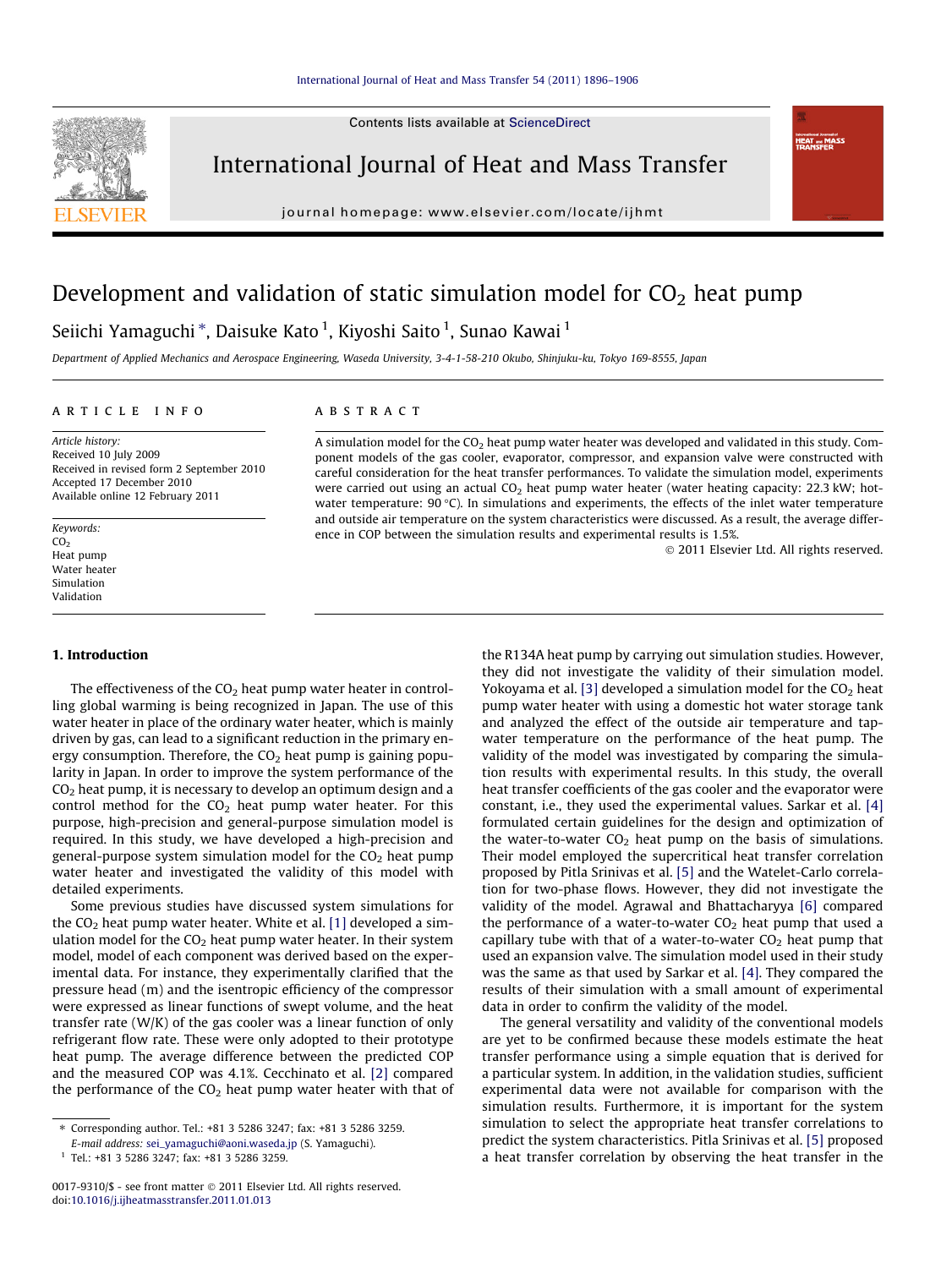#### Nomenclature

| А             | heat transfer area, m <sup>2</sup>                                      | ami          |
|---------------|-------------------------------------------------------------------------|--------------|
| $c_p$         | specific heat at constant pressure, J $\text{kg}^{-1}$ K <sup>-1</sup>  | b            |
| $c_v$         | flow rate coefficient                                                   | C            |
| d             | diameter, m                                                             | cb           |
| E             | compressor power consumption, kW                                        | com          |
| F             | friction factor                                                         | de           |
| G             | mass flux, kg m <sup><math>-2</math></sup> s <sup><math>-1</math></sup> | di           |
| h             | specific enthalpy, kJ $kg^{-1}$                                         | dry          |
| K             | overall heat transfer coefficient, kW $m^{-2}$ K <sup>-1</sup>          | dryout       |
| L             | length, m                                                               | e            |
| М             | molecular weight, kg kmol <sup>-1</sup>                                 | eff          |
| m             | mass flow rate, kg $s^{-1}$                                             | eva          |
| m             | refrigerant mass, kg                                                    | exp          |
| N             | rotary speed, rps                                                       | f            |
| Nu            | Nusselt number                                                          | fp           |
| P             | pressure, MPa                                                           | gc           |
| Pr            | Prandtl number                                                          | H            |
| q             | heat exchange rate per unit length, $kW$ m <sup>-1</sup>                | h            |
| Q             | heat exchange rate, kW                                                  | hwi          |
| Re            | Reynolds number                                                         | hyd          |
| T             | temperature, K                                                          | I            |
| t             | thickness, m                                                            | ini          |
| u             | velocity, $m s^{-1}$                                                    | ΙA           |
| V             | stroke volume, $m3$                                                     | i            |
| W             | compressor load, kW                                                     | LO           |
| We            | Weber number                                                            | 1            |
| x             | vapor quality                                                           | m            |
|               |                                                                         | mist         |
| Greek symbols |                                                                         | nb           |
| α             | heat transfer coefficient, kW m <sup>-2</sup> K <sup>-1</sup>           | 0            |
| $\delta$      | liquid film thickness, m                                                | $\mathbf{r}$ |
| ε             | cross-sectional vapor void fraction                                     | S            |
| η             | efficiency                                                              | Slug         |
| λ             | thermal conductivity, kW $m^{-1}$ K <sup>-1</sup>                       | t            |
| $\mu$         | dynamic viscosity, Ns $m^{-2}$                                          | tp           |
| ξ             | lubricant suppression factor                                            | V            |
| $\rho$        | density, kg $m^{-3}$                                                    | w            |
|               |                                                                         | wall         |
| Subscripts    |                                                                         | wet          |
| A             | annular flow                                                            |              |
| a             | air or adiabatic                                                        |              |
|               |                                                                         |              |

| ami          | ambient air                                            |
|--------------|--------------------------------------------------------|
| b            | bulk                                                   |
| $\mathbf{C}$ | collar                                                 |
| cb           | convective boiling                                     |
| com          | compressor                                             |
| de           | dry completion                                         |
| di           | dry inception                                          |
| dry          | dry area                                               |
| dryout       | dryout region                                          |
| e            | volumetric                                             |
| eff          | effective                                              |
| eva          | evaporator                                             |
|              | expansion valve                                        |
| exp<br>f     | fin, film, or frictional                               |
|              | flow pattern                                           |
| fp           |                                                        |
| gc<br>H      | gas cooler                                             |
|              | helical or homogeneous                                 |
| h.           | high pressure                                          |
| hwi          | supplied water for the system                          |
| hyd          | hydraulic                                              |
| L            | intermittent flow                                      |
| ini          | initial                                                |
| IA           | intermittent to annular flow transition                |
| i            | inside or inlet                                        |
| LΩ           | considering the total vapor-liquid flow as liquid flow |
| 1            | low pressure, longitudinal, or liquid                  |
| m            | mechanical, momentum, or mean                          |
| mist         | mist flow                                              |
| nb           | nucleate boiling                                       |
| $\Omega$     | outside or outlet                                      |
| r            | refrigerant                                            |
| S            | straight or single-phase flow                          |
| Slug         | slug flow                                              |
| t            | tube                                                   |
| tp           | two-phase flow                                         |
| V            | vapor                                                  |
| w            | water                                                  |
| wall         | wall                                                   |
| wet          | wet area                                               |
|              |                                                        |
|              |                                                        |
|              |                                                        |

supercritical region of  $CO<sub>2</sub>$  using a tube-in-tube counter-flow heat exchanger, which had a stainless-steel inner tube with a diameter of 4.72 mm. Dang and Hihara [\[7,8\]](#page--1-0) proposed a heat transfer correlation by experiments and investigated the effect of the mass flow rate, pressure, heat flux, and tube diameter on the supercritical region of  $CO<sub>2</sub>$  through experiments. They also reported the effect of lubricating oil on the supercritical region of supercritical CO<sub>2</sub>. Cheng et al. [\[9,10\]](#page--1-0) developed a two-phase flow pattern map for CO2evaporation. They also reported the heat transfer correlations and developed a pressure drop model on the basis of their flow pat-tern. Katsuta et al. [\[11\]](#page--1-0) studied the effect of PAG oil on  $CO<sub>2</sub>$ evaporation. Further, they proposed a heat transfer correlation by modifying the Dittus–Boelter correlation and developed a pressure drop model using the modified Lockhart–Martinelli parameter. Some researchers have reported the effect of lubricating oil on evaporation. However, a widely applicable heat transfer model that takes into consideration the use of oil has not yet been proposed.

In our study, we develop a simulation model by adopting some recently constructed heat transfer correlations, carry out the experiments to obtain sufficient data, and investigate the validity of our model, In the simulations and experiments, we investigate the effect of the inlet water temperature and outside air temperature on COP, heat exchanger rate in the gas cooler and evaporator, power consumption of the compressor, the  $CO<sub>2</sub>$  mass flow rate and pressure at the inlet and outlet of the compressor. For our experiment, we used a  $22.3$ -kW CO<sub>2</sub> heat pump water heater.

#### 2.  $CO<sub>2</sub>$  heat pump water heater

[Fig. 1](#page--1-0) shows the system flow diagram of the  $CO<sub>2</sub>$  heat pump water heater. This system consists of a gas cooler, an evaporator, an internal heat exchanger, a compressor, and an expansion valve. In the internal heat exchanger, the refrigerant from the evaporator cools the refrigerant that flows in from the gas cooler, and then flows into the compressor, where its pressure and temperature are increased. The heated refrigerant then flows into the gas cooler, where it heats up the supplied water. Subsequently, it flows into the internal heat exchanger and is expanded by the expansion valve. Finally, the refrigerant flows into the evaporator. In the evaporator, the refrigerant absorbs heat from the ambient air, after which it flows back to the internal heat exchanger.